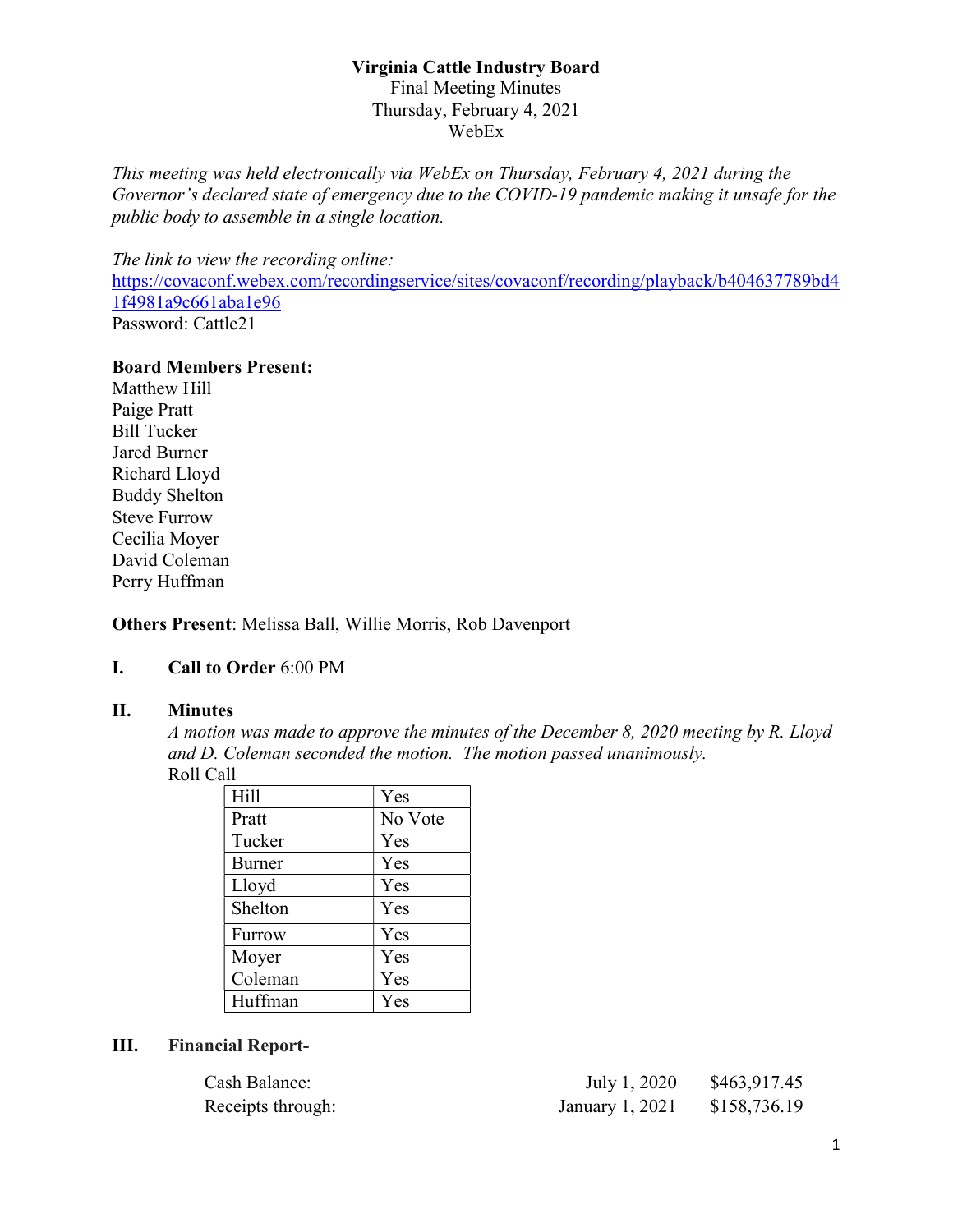# Virginia Cattle Industry Board

Final Meeting Minutes Thursday, February 4, 2021 WebEx

| Interest through:                     |                | January 1, 2021 | \$1,321.54   |
|---------------------------------------|----------------|-----------------|--------------|
| Total Balance:                        |                | January 1, 2021 | \$623,975.18 |
| Committed / Unpaid                    |                |                 |              |
|                                       | Grants         | January 1, 2021 | \$119,345.09 |
|                                       | Administration | January 1, 2021 | \$27,250.00  |
| <b>Funds Available for Allocation</b> |                |                 | \$477,380.09 |

A motion was made by D. Coleman to approve the financial report as presented. It was seconded by M. Hill and the motion was approved unanimously.

### IV. Old Business

- a. The website information is to be delivered to the designer by mid-February with a suggested deadline of March. P. Pratt was appointed point person to help the designer.
- b. J. Burner is going to provide Richard with information on individual contributions regarding payments from his time as Treasurer.
- c. As of February 28, 2021, W. Morris will no longer be the board liaison. A new person will be appointed to take his place. Bill, Matthew and Richard will be looking into budgetary possibilities with the new liaison.

### V. New Business

a. Second Round of Grant Funding

The Board reviewed the following grant submissions:

| <b>NUMBER</b> | <b>TITLE</b>                                                                                | <b>ORGANIZATION</b>                | <b>TYPE</b>           | <b>AMOUNT</b> |
|---------------|---------------------------------------------------------------------------------------------|------------------------------------|-----------------------|---------------|
| $21B-1$       | Virginia Master Cattleman<br><b>Producer Education Program</b>                              | Abingdon Feeder Cattle<br>Assoc.   | Education             | \$3,500.00    |
| $21B-2$       | <b>CVCA's Feeder Calf Marketing</b><br>Outreach                                             | Central VA Cattlemen's<br>Assoc.   | Market<br>Development | \$19,400.00   |
| $21B-3$       | Southwest Virginia Forage<br>Research Program                                               | Washington Co. Extension<br>Office | Research              | \$6,400.00    |
| $21B-4$       | Virginia Women in Agriculture:<br>Hands On Cattle Training                                  | Virginia Cooperative<br>Extension  | Education             | \$8,648.52    |
| $21B-5$       | Assessment of Opportunities to<br>Enhance Virginia Cattle Through<br>Genetics and Marketing | Virginia Tech                      | Research              | \$7,122.50    |
| $21B-6$       | Engaging and Promoting the<br>Virginia Cattle Producer                                      | Virginia Cattlemen's Assoc.        | Education             | \$25,000.00   |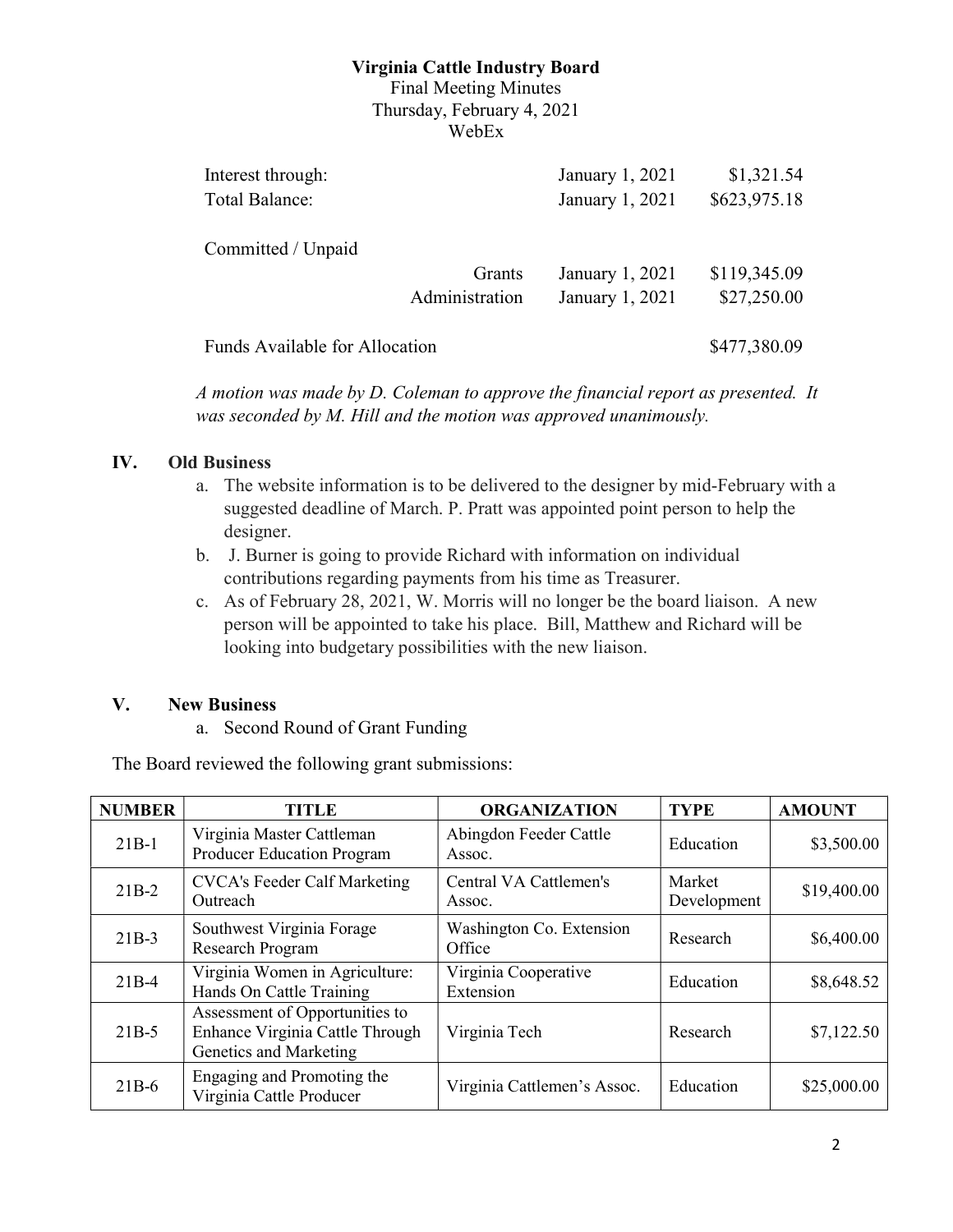| $21B-7$ | <b>Expanding Beef Processing</b><br>Capacity in Virginia              | Virginia Tech               | Research  | \$29,785.00  |
|---------|-----------------------------------------------------------------------|-----------------------------|-----------|--------------|
| $21B-8$ | <b>Expanding Artificial Insemination</b><br>in Far Southwest Virginia | Lee County Livestock Assoc. | Education | \$6,182.60   |
|         |                                                                       |                             |           | \$106,038.62 |

b. 21-B1 P. Pratt moved to fund \$3,500 to Virginia Master Cattlemen Producer Education Program, M. Hill seconded the motion. The motion was approved unanimously.

| Hill    | Yes     |
|---------|---------|
| Pratt   | Yes     |
| Tucker  | Yes     |
| Burner  | Yes     |
| Lloyd   | Yes     |
| Shelton | No Vote |
| Furrow  | Yes     |
| Moyer   | Yes     |
| Coleman | Yes     |
| Huffman | No Vote |

- c. 21-B3 The board unanimously approved tabling the Southwest Virginia Forage Research Program. The board would like to invite Phil Blevins to the next board meeting to discuss the grant in further detail.
- d. 21-B4 D. Coleman moved to fund \$8148.52, with a decrease in the proposed budget of \$1000 to bring cattle to the event to \$500, to the Virginia Women in Agriculture Hands-On Training. B. Tucker seconded the motion. The motion was approved unanimously.

| $\vert$ Hill | Yes     |
|--------------|---------|
| Pratt        | Yes     |
| Tucker       | Yes     |
| Burner       | Yes     |
| Lloyd        | Yes     |
| Shelton      | No Vote |
| Furrow       | Yes     |
| Moyer        | Yes     |
| Coleman      | Yes     |
| Huffman      | No Vote |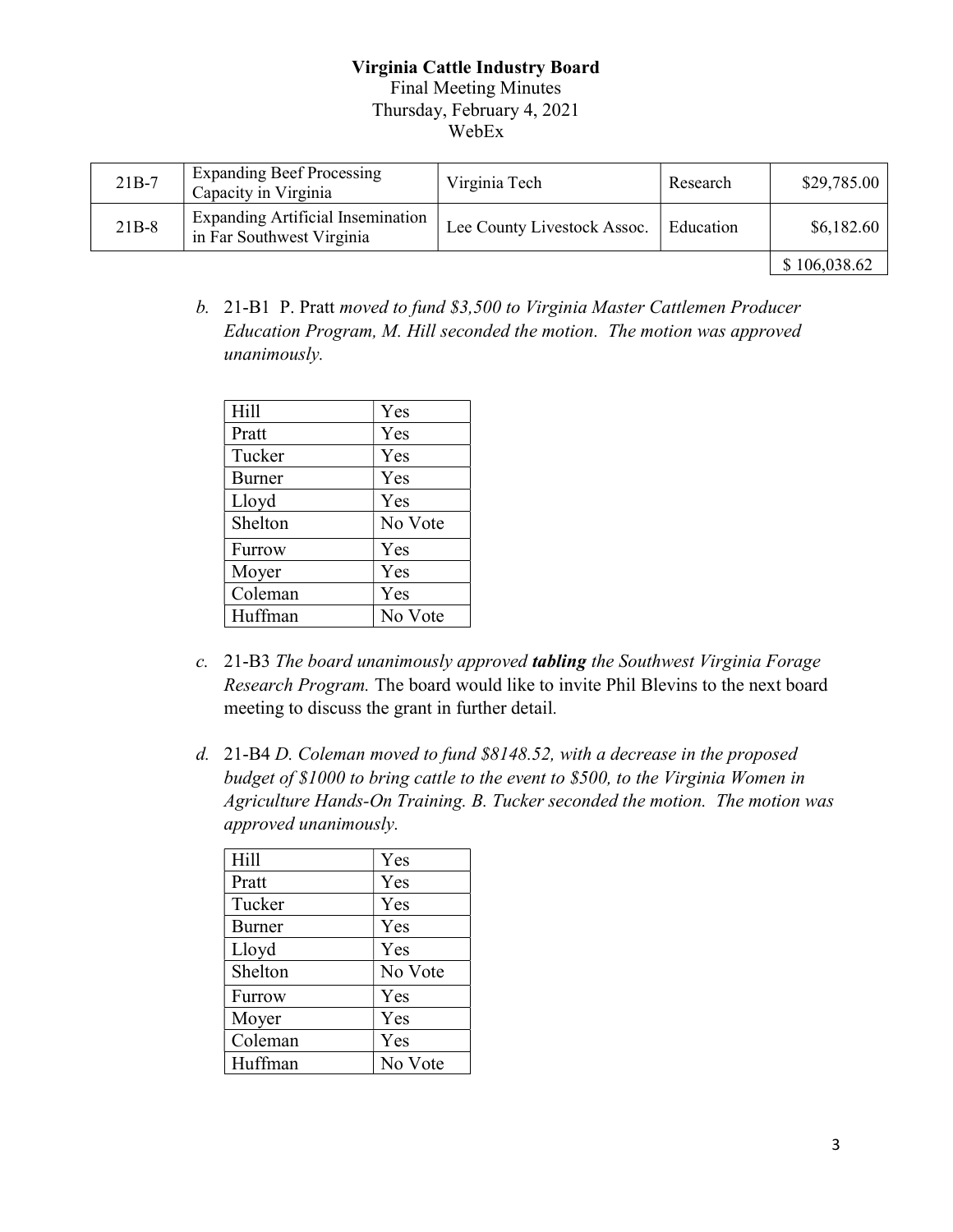e. 21-B7 B. Tucker moved to fund \$29,785.00 to support expanding beef processing capacity in Virginia, P. Pratt seconded the motion. The motion was approved unanimously.

| Hill    | Yes     |
|---------|---------|
| Pratt   | Yes     |
| Tucker  | Yes     |
| Burner  | Yes     |
| Lloyd   | Yes     |
| Shelton | No Vote |
| Furrow  | Yes     |
| Moyer   | Yes     |
| Coleman | Yes     |
| Huffman | No Vote |

f. 21-B6 B. Tucker moved to fund \$22,000 with amendments to the grant including support at the level of \$12,000 for personnel, \$8,000 for speakers and \$2,000 for other advertising and website (not promotional items), to support engaging and promoting the Virginia Cattle P, D. Coleman seconded the motion. The motion was approved unanimously. P. Pratt abstained from voting

| Hill          | Yes     |
|---------------|---------|
| Pratt         | Abstain |
| Tucker        | Yes     |
| <b>Burner</b> | Yes     |
| Lloyd         | Yes     |
| Shelton       | No Vote |
| Furrow        | Yes     |
| Moyer         | Yes     |
| Coleman       | Yes     |
| Huffman       | No Vote |

- g. 21-B8 The board unanimously approved tabling the Expanding Artificial Insemination in Far Southwest Virginia. The board asked S. Furrow to reach out to the proposal authors to discuss the grant in further detail.
- h. 21-B5 S. Furrow moved to fund to support Assessment of Opportunities to Enhance Virginia Cattle Through Genetics and Marketing, D. Coleman seconded the motion. The motion was approved unanimously.

| <b>Fill</b> | es |
|-------------|----|
| Pratt       | es |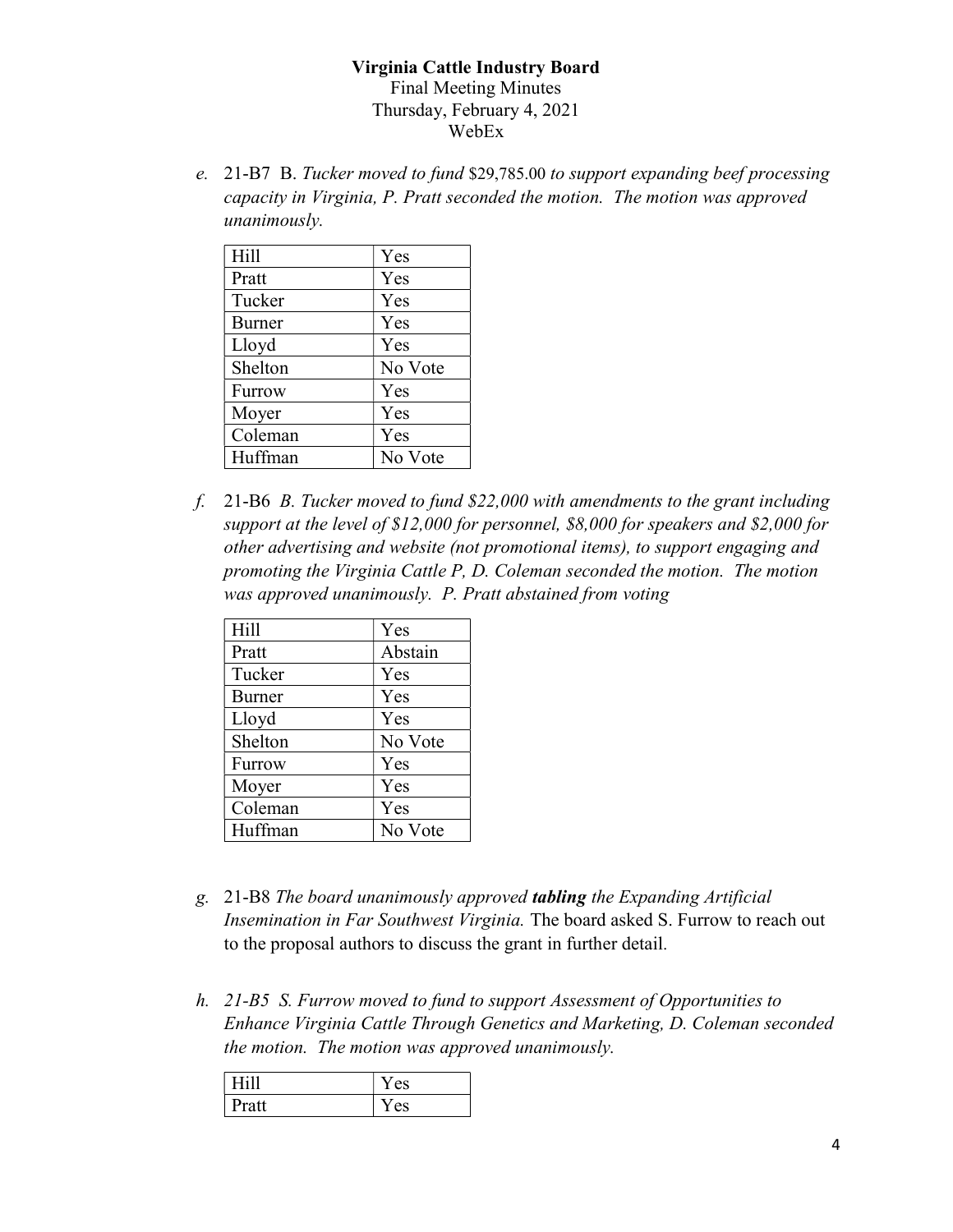## Virginia Cattle Industry Board

Final Meeting Minutes Thursday, February 4, 2021 WebEx

| Tucker        | Yes     |
|---------------|---------|
| <b>Burner</b> | Yes     |
| Lloyd         | Yes     |
| Shelton       | No Vote |
| Furrow        | Yes     |
| Moyer         | Yes     |
| Coleman       | Yes     |
| Huffman       | Yes     |

i. 21-B2 The board unanimously approved tabling the Central Virginia Cattlemen's Association Virginia Cattle Industry Board Grant Proposal. The board asked R. Lloyd to reach out to CVCA leadership to gather more information regarding the request.

Summary of funded proposals:

| No.         | <b>TITLE</b>                                                                                | <b>ORGANIZATION</b>               | <b>TYPE</b> | <b>Requested</b> | <b>Funded</b> |
|-------------|---------------------------------------------------------------------------------------------|-----------------------------------|-------------|------------------|---------------|
| $21B-$      | Virginia Master Cattleman<br><b>Producer Education Program</b>                              | Abingdon Feeder Cattle<br>Assoc.  | Education   | \$3,500.00       | \$3,500.00    |
| $21B-$<br>4 | Virginia Women in Agriculture:<br>Hands On Cattle Training                                  | Virginia Cooperative<br>Extension | Education   | \$8,648.52       | \$8,148.52    |
| $21B-$<br>5 | Assessment of Opportunities to<br>Enhance Virginia Cattle Through<br>Genetics and Marketing | Virginia Tech                     | Research    | \$7,122.50       | \$7,122.50    |
| $21B-$<br>6 | Engaging and Promoting the<br>Virginia Cattle Producer                                      | Virginia Cattlemen's<br>Assoc.    | Education   | \$25,000.00      | \$22,000.00   |
| $21B-$      | <b>Expanding Beef Processing</b><br>Capacity in Virginia                                    | Virginia Tech                     | Research    | \$29,785.00      | \$29,785.00   |
|             |                                                                                             |                                   |             | \$74,056.02      | \$70,556.02   |

Summary of tabled proposals:

| No.          | TITLE                                                                 | <b>ORGANIZATION</b>                       | <b>TYPE</b>           | <b>Requested</b> |
|--------------|-----------------------------------------------------------------------|-------------------------------------------|-----------------------|------------------|
| $21B-$       | <b>CVCA's Feeder Calf Marketing</b><br>Outreach                       | Central VA Cattlemen's<br>Assoc.          | Market<br>Development | \$19,400.00      |
| $21B -$<br>8 | <b>Expanding Artificial Insemination</b><br>in Far Southwest Virginia | Lee County Livestock<br>Assoc.            | Education             | \$6,182.60       |
| $21B -$<br>3 | Southwest Virginia Forage<br>Research Program                         | Washington Co.<br><b>Extension Office</b> | Research              | \$6,400.00       |
|              |                                                                       |                                           |                       | \$31,982.60      |

b. The board asked staff to determine if the board could put forth a resolution for consideration.